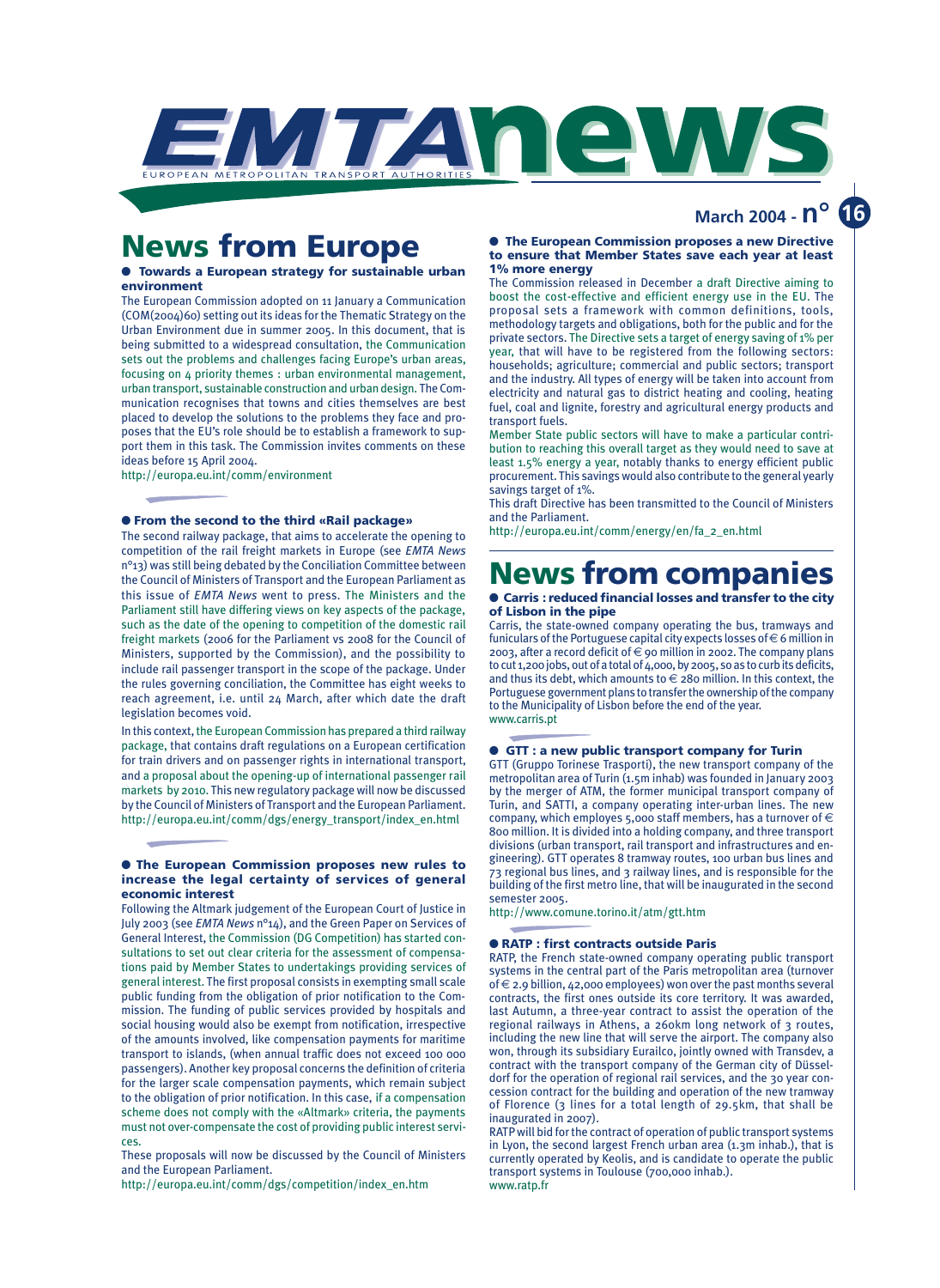# **News from the cities**

#### **Fare integration leads to increased patronage in BARCELONA**

Since the beginning of the implementation of fare integration in the metropolitan area of Barcelona (4.5m inhab) in 2001 by ATM, the public transport authority, passenger traffic has grown by 17.4%. In 2003 alone, 30 million additional passengers used public transport, that is to say an increase by 3.7% vs 2002. The strongest increase occurred for urban bus traffic (+5.2%), followed by the regional railways of Catalonia (+4.2%).

In 2003, the sales of integrated tickets increased by 11.2% vs 2002, illustrating the attractiveness of these tickets enabling to travel on metro, buses, and regional railways. Tickets enabling 10 trips, sold at the price of  $\in$  6 for trips inside Barcelona. account for 76% of all integrated tickets sold.

www.atm-transmet.org

### $\bullet$  Introduction of electronic **ticketing in BILBAO**

BARIK (meaning « without » in Basque language), as is called the new electronic ticketing project for the metropolitan area of Bilbao (1m inhab.), was launched in February in the context of a pilot scheme. 4 metro stations, and 3 bus lines are used for this experiment that aims to check during 6 months that everything goes all right before generalisation to all ticket holders. The cards can be refilled both in metro stations and in bank automats, illustrating the co-operation between transport organisation and financial institutions. 650 persons of different age and travelling habits take part in this pilot phase, whose cost, estimated at  $\in$  0.6 million, is funded mainly by the financial institutions involved in the project. www.cotrabi.com

● **Loans granted by the European Investment Bank to support public transport development in BRUSSELS, DUBLIN, and STOCKHOLM** The European Investment Bank announced over the past months that it will grant loans to support the development of public transport systems in the following cities :

- Brussels: a long-term loan of  $\epsilon$  250 million has been granted to STIB, the public transport company of the Belgian capital city, so as to modernise tramway infrastructures and renew its rolling stock (purchase of 15 metro cars, 46 tramway cars, 360 buses and 32 articulate buses). The total cost of the project amounts to  $\epsilon$  565 million.
- $-$  Dublin:  $a \in$  60 million loan has been granted to the Rail Procurement Agency, which is responsible for building

the tramway project (LUAS), that shall improve the mobility conditions in the Greater Dublin Area as of 2004 (see EMTA News n°8).

- Stockholm:  $a \in 108$  million has been granted to the County of Stockholm to fund the acquisition of 70 metro units. 125 units were already funded by EIB loans in 2001 and 2002. These new metro cars (so-called Vagn 2000) will replace obsolete rolling stock on the oldest part of the network, with quieter, more energy-efficient vehicles. www.eib.org

#### ● **Setting up of metropolitan transport authorities under way in LISBON and PORTO**

The Decree-Law of 28 October 2003 set up Metropolitan Transport Authorities for the Portuguese two largest cities: Lisbon  $(2.7m$  inhab) and Porto  $(1.3m)$ . Commissions bringing representatives of the Portuguese government and of local authorities started in January the work to define the statutes, missions and financial resources of these new structures, that will have the difficult task to provide integrated transport policies, services, and fares for many stakeholders (23 operating companies in Lisbon metropolitan area) in a context of decline of public transport patronage and of acute financial difficulties.

Public transport patronage fell by 13% in Lisbon metropolitan area between 1991 and 2001, and by 20% in Porto. During the same decade, car traffic grew by nearly 20% in both urban areas.

The fall in public transport patronage can be explained by the strong economic growth of Portugal, the increase in car ownership (encouraged by cheap loans), and the fast urban development linked to the building of new road infrastructures. The bad results in terms of patronage worsen the economic situation of public transport operators, which have heavy debt burdens, and whose operating costs increase faster than fare revenues (+5%

per year in Porto). It is to be hoped that the new infrastructures such as the Metro of Porto or the extensions of the Metro of Lisbon, and the better co-ordination brought by the new metropolitan transport authorities, will be able to reverse the current trend.

www.aml.pt • www.amp.pt

#### ● **Decisions to come soon for LIVERPOOL tramway**

The project of tramway for the metropolitan area of LIVERPOOL (1.5m inhab. in the area of Merseyside) is moving forward with the recent announcement by Merseytravel, the passenger transport authority of the Merseyside area, that two bidders have been shortlisted to design, build, operate and maintain the future tramway line 1. This line, that will be 19 km long, will consist in a loop in the centre of Liverpool, with future extensions. The total cost of the project is estimated  $a \in 325$ million, including rolling stock. The British government, which has been requested to bring a subsidy of  $\epsilon$  245m, will launch a public inquiry in April so as to determine if the scheme should receive financial support. Depending on the findings of the inquiry, works could start in 2004, and operations begin in 2007, before the city hosts the celebrations of Capital of Culture in 2008.

www.merseytravel.gov.uk

● **A new plan of development of MADRID public transport systems** Madrid underground has been growing continuously since it was opened in 1919, but in the last years this process has intensified, and Metro extensions have been the most important infrastructure development in the Madrid region over the last decade.

Since 1995, when the first Metro extension plan was launched, the network has grown from 121 to 227 km. A new Metro extension plan is being approved for the period 2004- 2007, and construction works are expected to start before the end of 2004.

This new Plan pursues three main aims:

- Improve the Metro service in some neighborhood and districts within Madrid City. These extensions comprise a total length of 18.2 km into six different lines, and the building of 20 new stations. The population served by the new stations amounts to 257,000 people.
- Connect the most populated cities of the metropolitan ring to the Madrid Metro Network. In the North, a 12.6 km extension of line 10 will provide service to the conurbation Alcobendas-San Sebastián de los Reyes (185.000 people served). In the East, the line 7 will be extended by 7.5 km with 120.000 potential new users of the 7 stations.
- Build a Light Rail System for low density areas of the metropolitan ring. The Light Rail System scheme, a novelty in Madrid, will be developed in the West and Southwest of the metropolitan area, and in the North of Madrid city. The tram network will reach a length of 34.4 km, and will serve 158,000 people.

The new stations are expected to be completed in June 2006, and the whole plan will be operated in March 2007.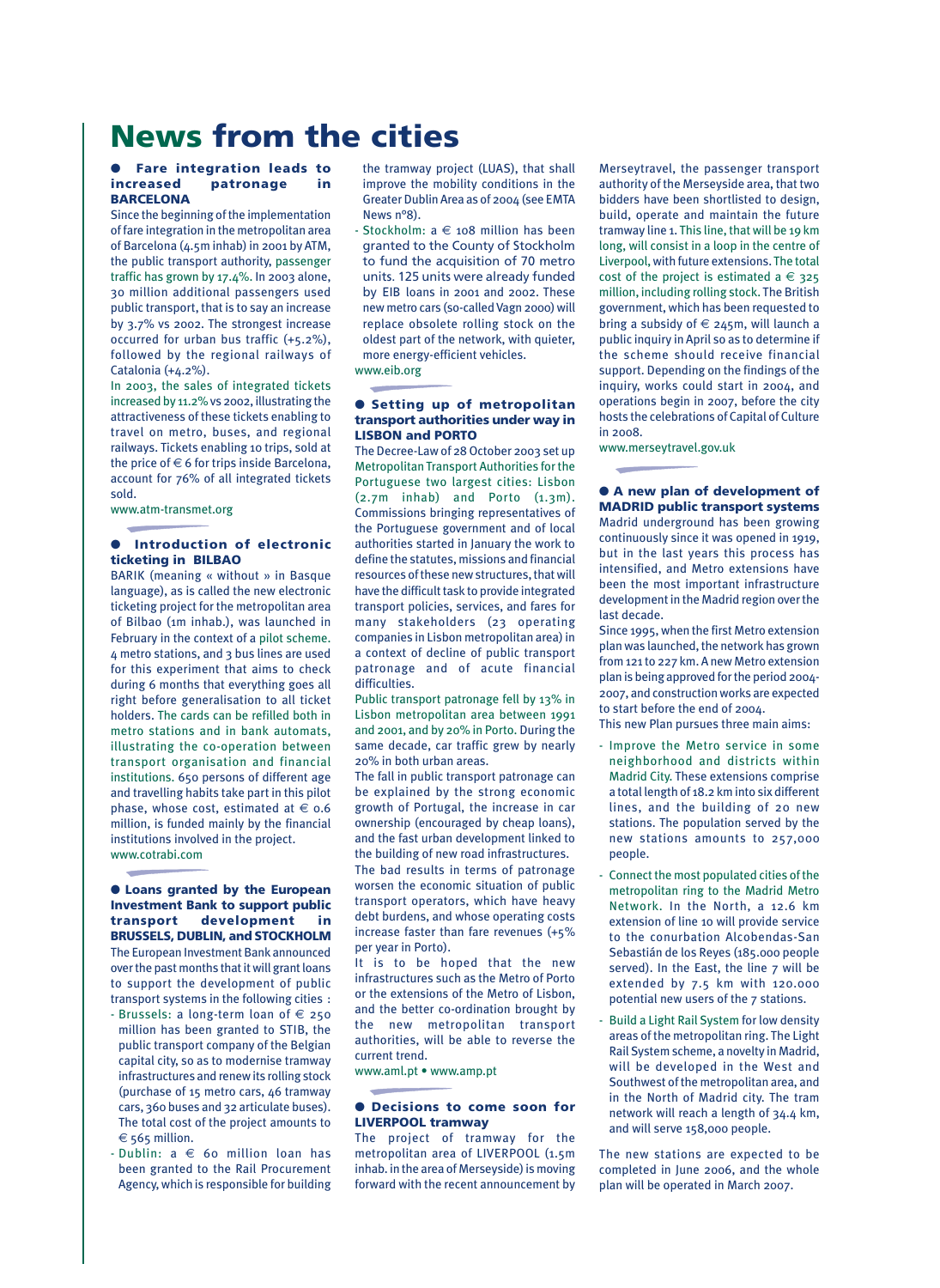At the end of the Extension Plan there will be 72.7 km of new infrastructure, and 81 new underground or light rail stations. From a social point of view, the Plan will provide better accessibility to underground and tram to 737.000 inhabitants. www.ctm-madrid.es

### ● **New organisation of public transport in MARSEILLE**

A new metropolitan council, bringing together 18 municipalities, was set up in 2002 in Marseille, the third largest French metropolitan area (1m inhab.). The new public body, called Marseille Provence Métropole, is responsible, among other tasks, of mobility issues and public transport organisation. One of the first decisions has been to create a name for the whole public transport network (Transmetropole), which is operated by several companies, both private and public, including the company owned by the city of Marseille (RTM). Among the key tasks to come are the preparation of the urban mobility plan of the metropolitan area, the introduction of integrated tickets for the whole metropolitan area, the extension of the metro network, and the building of 3 new tramway lines (see *EMTA News* n°8)

www.marseille-provence.com

#### ● **New public transport services inaugurated in PARIS**

Three major extensions of existing public transport infrastructures were inaugurated last December in Paris-Ile de France:

- the fully automatic line 14 of the Paris metro was extended by 500m so as to reach the major interchange station of Saint-Lazare. The cost of this extension (€ 128m) was shared between the Ile-de-France Region (61%), the national government (19%) and the operator RATP. The line, inaugurated in 1998, has a commercial speed of 40 km/h (vs. 25 km/h on the other 15 lines of the Paris metro) and generates a very high level of satisfaction of passengers thanks to its regularity and its high frequencies. The new extension is expected to double the traffic on the line (forecast of 53 million passengers in 2004).
- the line E of the RER (regional heavy rail service), inaugurated in 1999, was extended so as to provide direct connection to the centre of Paris to people living in eastern suburbs. The extension consisted mostly in upgrading existing infrastructures and stations, for a cost of  $\epsilon$  13.7m, paid by the Region and the State. 25 million passengers are expected to use this extension every year.
- the tramway line n°1, first inaugurated in 1992, and that serves inner-ring of

extended by 2.9 km (5 stations) so as to provide a connection with the railway station of Noisy-le-Sec (cost:  $\in$  80m). Traffic is expected to grow from current 85,000 passengers per day to 100,000.

Lastly, the City of Paris launched, in cooperation with STIF, the regional public transport authority, and the Ile-de-France Region, a new door-to-door demand responsive transport service for people with reduced mobility. This service, called PAM, aims to improve the mobility conditions of the 120,000 severely handicapped people living in Paris. It will be available 7 days a week from 6am to midnight. Trips, which can be booked in advance by telephone, fax, post or via the internet, will cost passengers  $\in$  6 inside Paris thanks to a subsidy of 75% of the total cost. 115 adapted vehicles will be used for this service, operated by the company Keolis, that was selected through a tendering procedure.

www.stif-idf.fr • www.pam.paris.fr

#### ● **Traffic up by 5.5% in the RHINE-RUHR metropolitan area, consequence of successful fare policy**

VRR, the public transport authority of the Rhine-Ruhr conurbation, the largest German metropolitan area (7.2m inhab. around Bochum, Dortmund, Duisburg, Düsseldorf and Essen) announced that public transport traffic grew by 5.5% in 2003, reaching 1.01 billion passengers (out of a total of 9.13 billion local public transport passengers in whole Germany). Fare revenues grew by 2.7% during the same period and reached  $\epsilon$  719 million. These good results follow the introduction of new yearly passes, such as the SchokoTicket ("Chocolate ticket") for pupils (415,000 sold in 2003, at the price of  $\epsilon$  20.60 per month) and Bärenticket ("Bear ticket") for active people aged 60 and more (sold at the price of  $\epsilon$  42.95 per month), which enable to provide tickets suited to all passengers' situations. More than 1 million people now buy season passes in the Rhine-Ruhr region. www.vrr.de

# **News from other continents**

#### ● **BANGKOK invests in public transport to reduce congestion**

The capital city of Thailand (about 10m inhab. in the metropolitan area) has long been notorious for its congestion, and the high level of air pollution in its busy streets. Aware that the trends in car traffic growth were not sustainable, the Thai government devised in the 1970's a Master Plan that recommended the adoption of public transport oriented policy and the building of three routes of high capacity public transport (total length forecast of 60 km) that were to start operations at the beginning of the 1980's. Unfortunately for the city and its inhabitants, political hesitations, disagreements between the government and the city authorities, and lastly financial difficulties, delayed by nearly 20 years the implementation of this plan. In the meantime, however, road infrastructures were extended massively, increasing the attractiveness of private car.

suburbs north-east of Paris, was enabling the company to make operational **March 2004 - n°** 16<sup>o</sup> Things started to change in the 1990's, with the building of two elevated metro lines of a total length of 24km. This network, called Bangkok Transit System (or Skytrain), was inaugurated in 1999 and consists in a viaduct of 8.7m width built 12m above ground. The system, which cost  $\in$  1.6 bn, is operated by a private consortium led by Siemens under a Build-Operate-Transfer contract signed with the city. Patronage, well below forecast, rose steadily since the inauguration and reached 350,000 passengers per day at the end of 2003, enabling the company to make operational

profits for the first time. The banks ask for the company to restructure its heavy debt  $(\in$  2.3 billion) before it can extend the lines by projected 11 km.

Simultaneously, the government set up in 1992 a public company, the Mass Rapid Transit Authority, with the responsibility to build an underground network consisting of 4 lines totalling 80 km. The first one, called Blue Line, consists in two single tracks tunnels of 5.7m in diameter, between 15 and 30 m below surface, with 18 stations along its 20km route. The cost of the line amounts to  $\epsilon$  2.5 bn, brought by Japanese loans and by the private companies making up the concessionaire that will operate the line for 25 years. Land developments, including shopping malls, close to stations might bring additional funds. Rolling stock, whose commercial speed will reach 35km/h, will be supplied by Siemens. Operations are expected to start in August 2004, and patronage forecast is 250,000 passengers par day for the first year. Fare integration and physical connections with the Skytrain line at three interchanges will be seen to so as to provide an integrated system, independently of the company.

The decision to build extensions to this first line and two other lines, will depend upon the traffic of the new line, and upon securing adequate financial scheme. www.bts.co.th • www.mrta.co.th